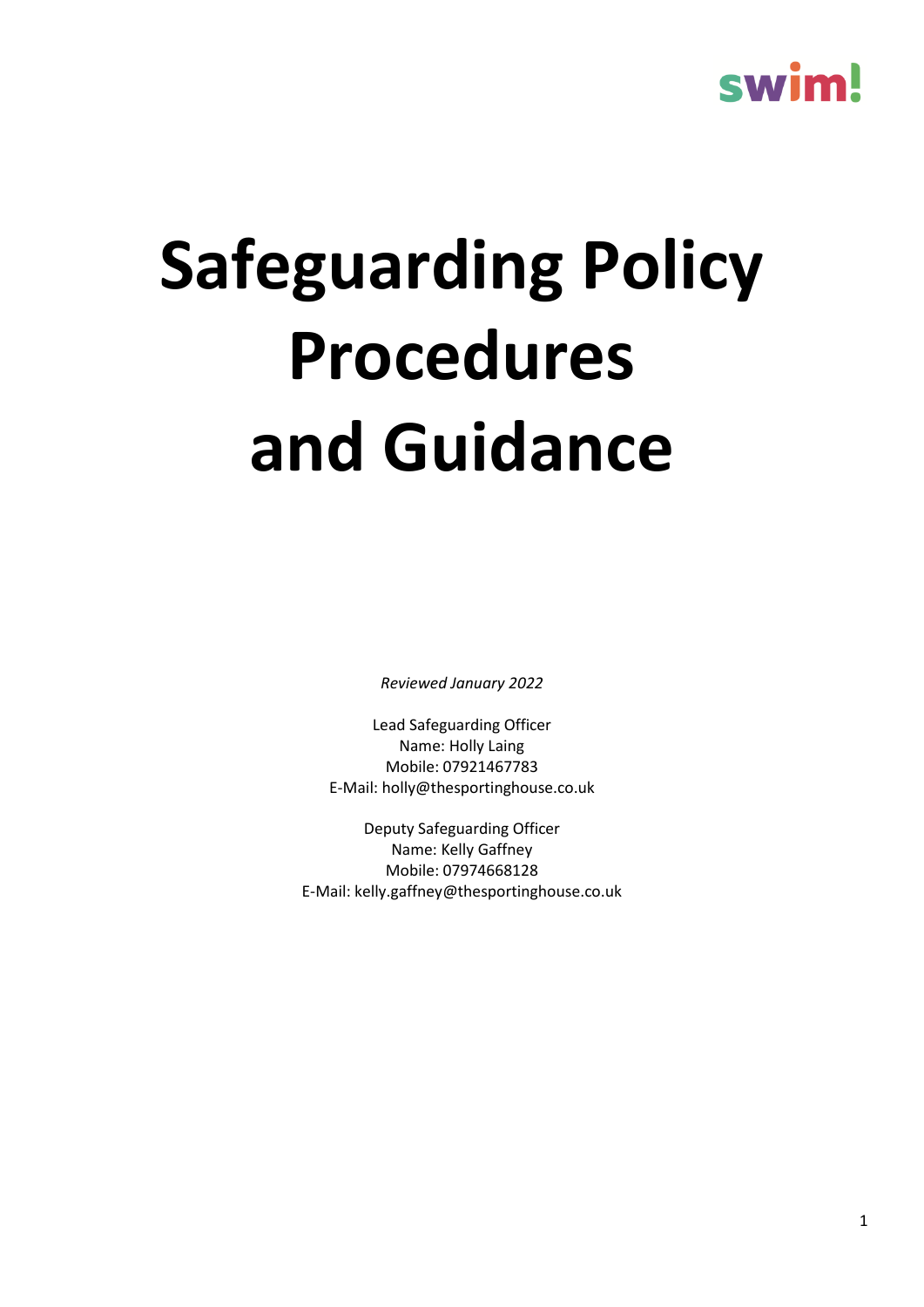

#### **Contents**

- **1. Child Protection and Safeguarding Policy**
- **2. Safeguarding and Protecting Children 2.1 Types of Abuse**
	- **2.2 Support Organisation Contacts**
- **3. Responding to Signs or Suspicions of Abuse 3.1 Recording and Reporting Allegations**
	- **3.2 Actions by Social Care and Police**
- **4. Confidentiality**
	- **4.1 Sharing information**
- **5. Reporting Flow Chart**
- **6. Training**
- **7. Photography Consent Policy**
- **8. Code of Conduct**
	- **8.1 Code of Ethics**
	- **8.2 Good Practice**
- **9. Missing Child Prevention**
	- **9.1 Missing Child Procedure**

#### **APPENDIX I**

**Safeguarding Incident / Concern Report Form**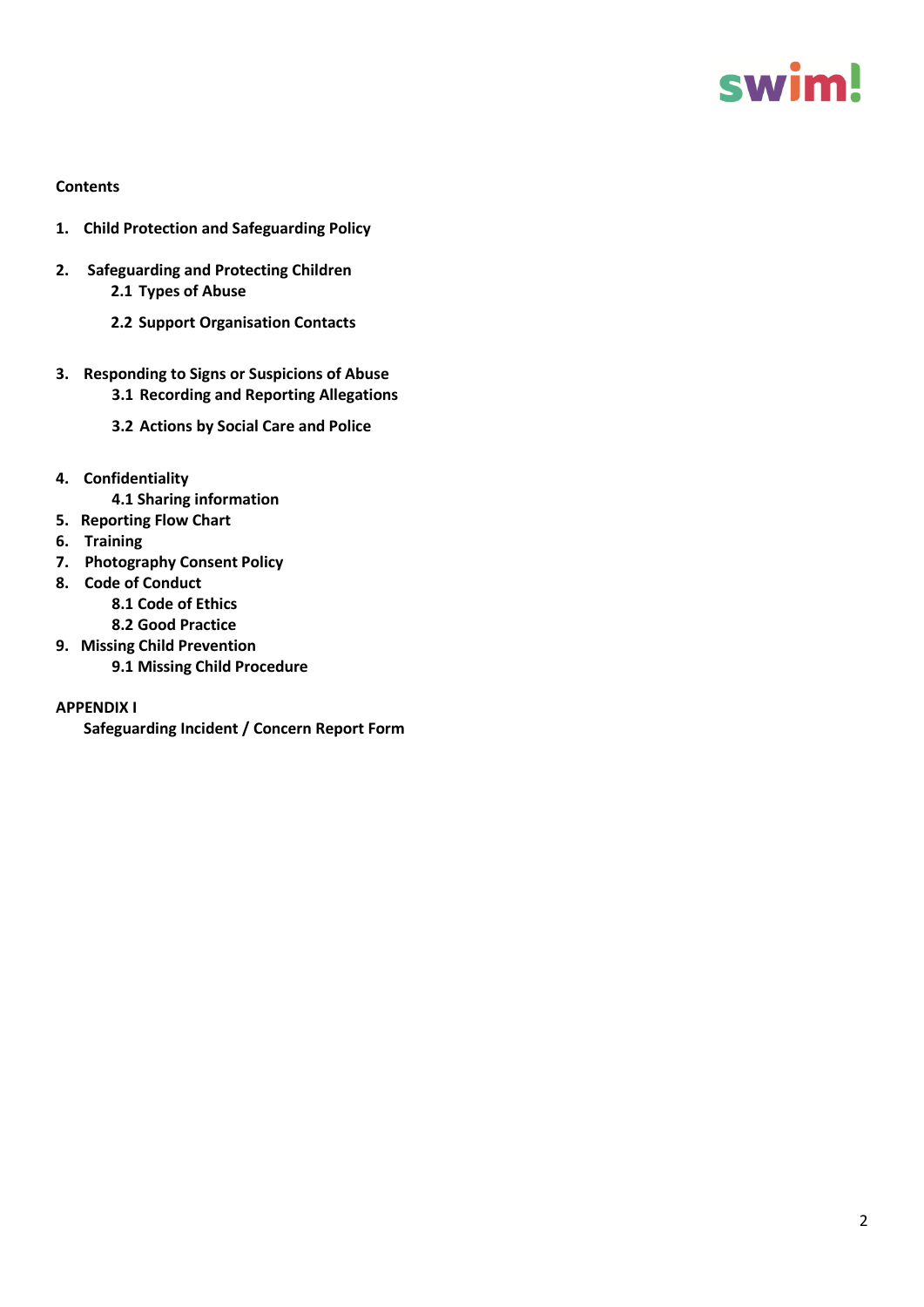| Date               | May 2018                |  |
|--------------------|-------------------------|--|
| Written by         | swim! Safeguarding Lead |  |
| Adopted by swim!   | June 2018               |  |
| <b>Review Date</b> | January 2022            |  |

#### **1. Child Protection and Safeguarding Policy**

#### **2. Safeguarding policy**

**swim!** believes that a child's welfare is everyone's responsibility and looking after children is an obligation we take very seriously.

We also recognise this obligation regarding vulnerable adults in the community. **swim!**'s procedures stem from the principle that the individual's welfare is the first consideration and that all people regardless of age, gender, ethnicity, religion, sexual identity, or any disability they might have, have the right to be protected. **swim!** will support anyone who in good faith reports any concerns that a child or vulnerable adult is either at risk or being abused. Abuse can be physical, sexual, emotional or by neglect, and can be from an action or an inaction. **swim!**  acknowledges the duty of care to safeguard and promote the welfare of children and is committed to ensuring safeguarding practice reflects statutory responsibilities, government guidance and complies with best practice and Swim England Wavepower Child Protection Policy requirements *[http://www.swimming.org/asa/clubs-and](http://www.swimming.org/asa/clubs-and-members/safeguarding-children/)[members/safeguarding-children/](http://www.swimming.org/asa/clubs-and-members/safeguarding-children/)*

The policy recognises that the welfare and interests of children are paramount in all circumstances. It aims to ensure that regardless of age, gender, religion or beliefs, ethnicity, disability, sexual orientation or socio-economic background, all children;

- have a positive and enjoyable experience of swimming at **swim!**, in a safe and child centred environment
- are protected from abuse whilst participating in swimming lessons provided by **swim!** or outside of the activity.
- •

**swim!** acknowledges that children can be particularly vulnerable to abuse and we accept the responsibility to take reasonable and appropriate steps to ensure their welfare.

As part of our safeguarding policy **swim!** will;

- promote and prioritise the safety and wellbeing of children and young people
- ensure all persons working for **swim!** are registered with the DBS Scheme in England and have undergone relevant child protection training. Relevant DBS details such as reference number and date completed are stored centrally and are checked regularly to ensure the details are updated when documents are due for renewal.
- ensure everyone understands their roles and responsibilities in respect of safeguarding and is provided with appropriate learning opportunities to recognise, identify and respond to signs of abuse, neglect and other safeguarding concerns relating to children and young people through either an online Safeguarding Course or by attending a UK Coaching Safeguarding and Protecting children course.
- ensure appropriate action is taken in the event of incidents/concerns of abuse and support provided to the individual/s who raise or disclose the concern.
- ensure that confidential, detailed and accurate records of all safeguarding concerns are maintained and securely stored.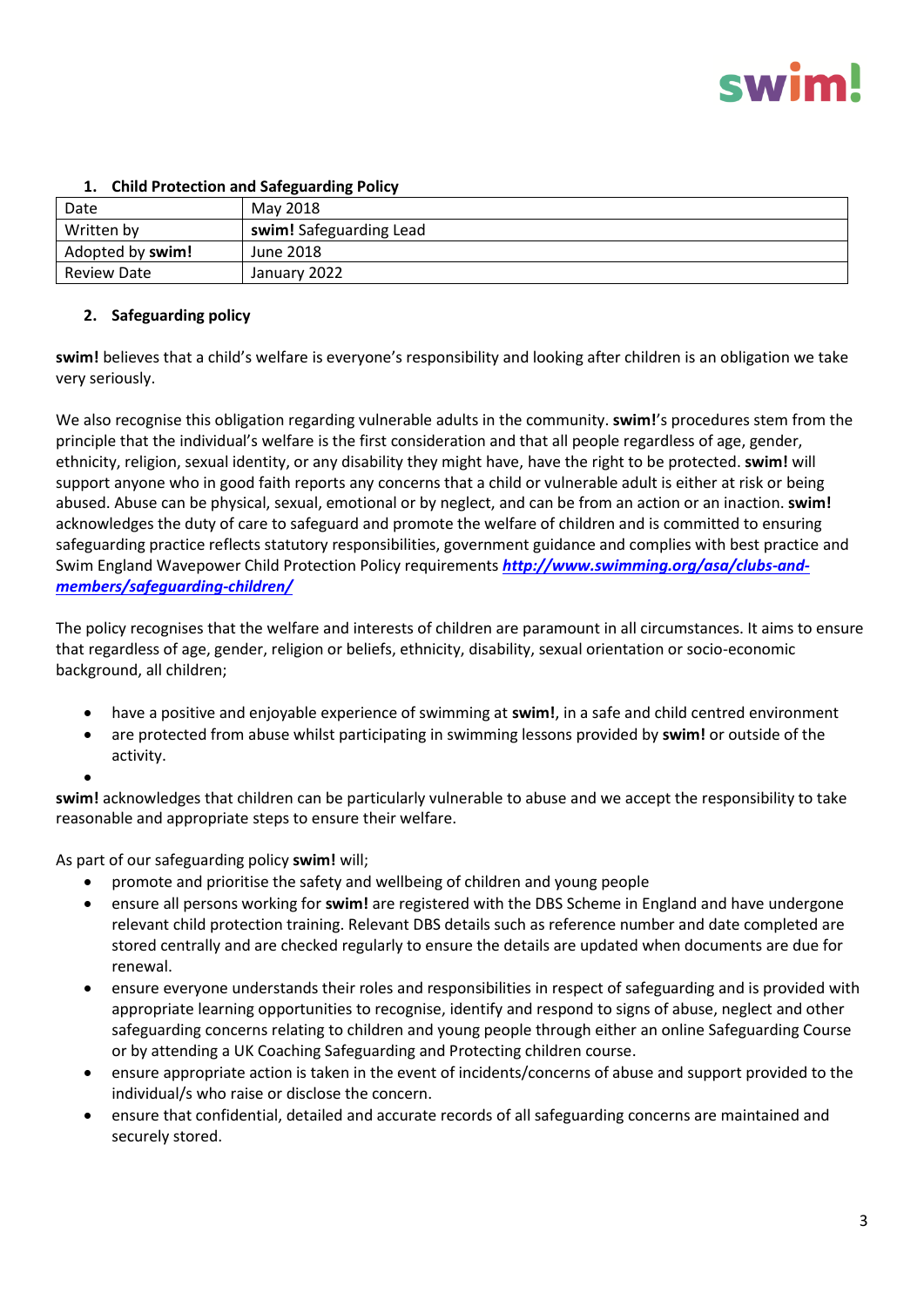

- prevent the employment/deployment of unsuitable individuals by completing all suitable checks prior to the start of employment/deployment of all individuals.
- ensure robust safeguarding arrangements and procedures are in operation.
- If an allegation is made against a member of staff or delivery team then effective support will be provided until full investigation has taken place.

As part of our safeguarding policy **swim!** expects its employees to;

- Collect all children from the warm up area and complete the register via the tablet provided. This ensures that all children are present and correct at the start of each lesson and that there is a comprehensive head count of all children in the water should an emergency arise.
- Issue each child with the correct ability coloured hat. This informs the lifeguards of the children's ability and makes them easily identifiable in the case of an emergency.
- Follow appropriate procedures in the event of lateness or absence of a swimmer.
- Work in an open environment where easily visible to others.
- Ensure that if a child needs to leave poolside during their lesson they MUST be accompanied by an appropriate adult i.e. their parent. This person MUST be over the age of 16.
- At the end of the swimming lesson take all children back into the changing rooms to be handed over to the correct parent/carer.
- When speaking with parents ensure that it is the correct parent and that no information regarding other children is discussed. No other children should be named when speaking to parents.
- Ensure that all information received whilst teaching for **swim!** must be treated as confidential and not shared with other teachers, third parties or anyone else other than their designated manager.
- Where possible deliver hands-off teaching, especially whilst teaching in the pool. It is best practice and will keep individuals safe from accusations unless to prevent danger to themselves or others.
- Ensure that should a child become ill during lessons they are returned to the correct carer for attention and it is reported to the lifeguards on duty. Avoiding first aid treatment unless delay could prove life threatening; this must always be carried out by the responsible First Aider with another adult present.
- Avoid unaccompanied time with children or vulnerable adults.
- Adhere to the Swim England Wavepower safeguarding children document.

#### **Dealing with allegations against the swim! team**

The procedure for dealing with allegations made against staff will be used where the individual has:

- Behaved in a way that has harmed a child, or may have harmed a child
- Possibly committed a criminal offence against or related to a child; or
- Behaved towards a child or children in a way that indicates he or she would pose a risk of harm if he or she works regularly or closely with children

If there is an accusation against a member of the delivery team they would be removed from delivery while a full investigation is completed.

The policy and procedures will be widely promoted and are mandatory for everyone involved in **swim!** Failure to comply with the policy and procedures will be addressed without delay and may ultimately result in dismissal/exclusion from the organisation.

The policy will be reviewed every year after development or in the following circumstances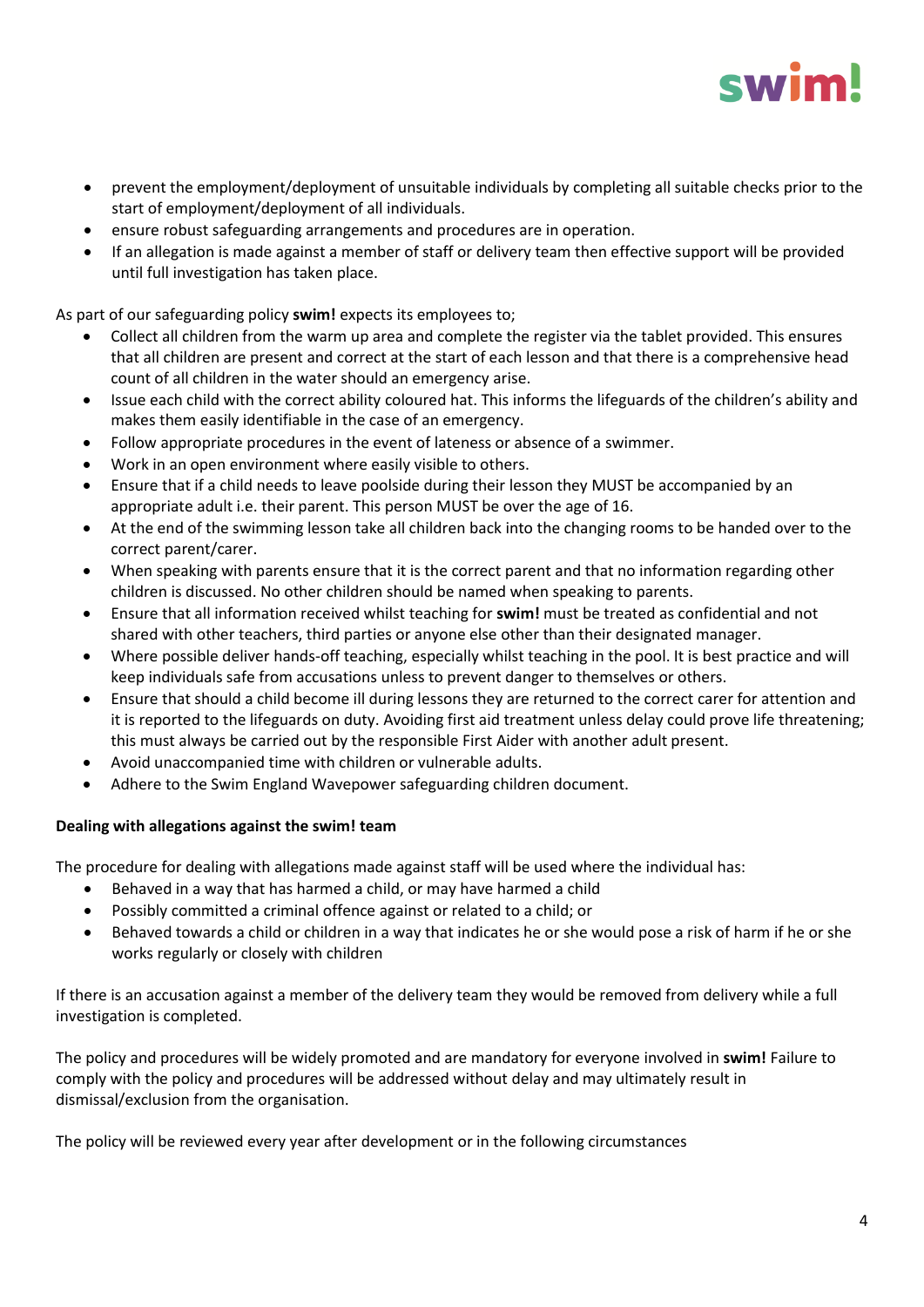

- changes in legislation and/or government guidance-as required by the Local Safeguarding Children Board, UK Sport and/or Home Country Sports Councils by the Safeguarding Officers regularly monitoring for updates, with automatic alerts established to ensure this is monitored
- as a result of any other significant change or event.

#### **2. Safeguarding & Protecting Children & Young People**

#### **2.1 Types of Abuse of Children and Young People**

#### **Neglect**

- Neglect is the persistent failure to meet a child's basic physical and/or psychological needs, likely to result in the serious impairment of the child's health or development. Neglect may occur duri ng pregnancy as a result of maternal substance abuse.
- Once a child is born, neglect may involve a parent or carer failing to provide adequate food and clothing; shelter, including exclusion from home or abandonment; failing to protect a child from physical and emotional harm or danger.
- Failure to ensure adequate supervision including the use of inadequate caretakers; or the failure to ensure access to appropriate medical care or treatment.
- It may also include neglect of, or unresponsiveness to, a child's basic emotional needs
- Neglect in a sport situation could include a coach failing to ensure children are safe and comfortable, or exposing them to undue cold or unnecessary risk of injury.
- The physical signs of neglect may include: constant hunger, sometimes stealing food from other children, constantly dirty or 'smelly', loss of weight, or being constantly underweight, inappropriate clothing for the conditions.
- Changes in behaviour which can also indicate neglect may include: complaining ofbeing tired all the time, not requesting medical assistance and/or failing to attend appointments, having few friends, mentioning being left alone or unsupervised.

#### **Physical Abuse**

- Physical abuse may involve hitting, shaking, throwing, poisoning, burning or scalding, drowning, suffocating, or otherwise causing physical harm to a child or failing to protect a child from that harm.
- Physical harm may also be caused when a parent orcarer fabricates the symptoms of, or deliberately induces illness in a child.
- Examples of physical abuse in sport may be when the nature or intensity of training and competition exceeds the capacity of the child's immature and growing body or where drugs are used to enhance performance or delay puberty.
- Physical symptoms include bruises, black eyes and broken bones are obvious signs of physical abuse.
- Other signs might include injuries that the child cannot explain or explains unconvincingly, untreated or inadequately treated injuries.
- Injuries to parts of the body where accidents are unlikely, such as thighs, back, abdomen, bruising which looks like hand or finger marks, cigarette burns, human bites, scalds and burns.
- Changes in behaviour that can also indicate physical abuse: fear of parents being approached for an explanation, aggressive behaviour or severe temper outbursts, flinching when approached or touched, reluctance to get changed, for example in hot weather, depression, withdrawn behaviour, running away from home.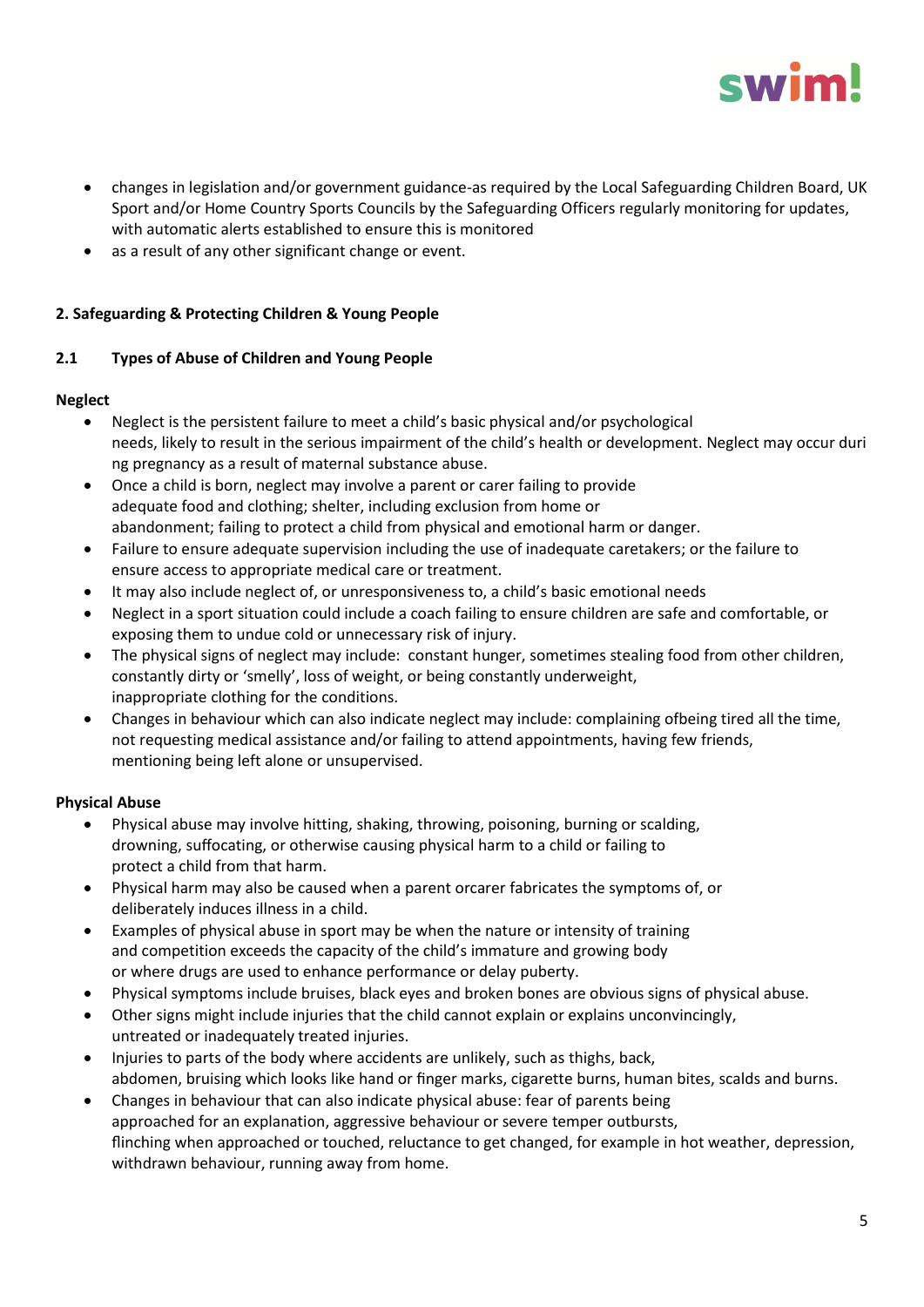## swin

#### **Sexual Abuse**

- Sexual abuse involves forcing or enticing a child or young person to take part in
- sexual activities, not necessarily involving a high level of violence, whether or not the child is aware of what is happening. The activities may involve physical contact, including assault by penetration (for example, rape or oral sex) or nonpenetrative acts such as masturbation, kissing, rubbing and touching outside of clothing.
- They may also include noncontact activities, such as involving children in looking at, or in the production of, sexual images, watching sexual activities, encouraging children to behave in sexually inappropriate ways or grooming a child in preparation for abuse (including via the internet). Sexual abuse is not solely perpetrated by adult males.
- Women can also commit acts of sexual abuse, as can other children.
- In sport, coaching techniques that involve physical contact with children could potentially create situations where sexual abuse may go unnoticed. The power of the teacher over the young performer, if misused, may also lead to abusive situations developing.
- One of the issues in assessing whether sexual abuse has occured is that of exploitation (see below). Other symptoms might include pain, itching, bruising or bleeding in the genital or anal areas, genital discharge or urinary tract infections, stomach pains or discomfort walking or sitting, sexually transmitted infections.
- Changes in behaviour which can also indicate sexual abuse include: sudden or unexplained changes in behaviour e.g. becoming aggressive or withdrawn fear of being left with a specific person or group of people, having nightmares, running away from home, sexual knowledge which is beyond their age, or developmental level sexual drawings or language, bedwetting, eating problems such as overeating or anorexia selfharm or mutilation
- Sometimes leading to suicide attempts, saying they have secrets they cannot tell anyone about, substance or drug abuse, suddenly having unexplained sources of money, not allowed to have friends (particularly in adolescence) acting in a sexually explicit way towards adults.

#### **Emotional Abuse**

- Emotional abuse is the persistent emotional maltreatment of a child such as to cause severe and persistent adverse effects on the child's emotional development.
- It may involve conveying to children that they are worthless or unloved, inadequate or valued only insofar as they meet the needs of another person.
- It may feature age or developmentally inappropriate expectations being imposed on children.
- These may include interactions that are beyond the child's developmental capability, as well as overprotecti on and limitation of exploration and learning, or preventing the child partcipating in normal social interaction.
- It may involve seeing or hearing the ill treatment of another. It may involve serious bullying causing children frequently to feel frightened or in danger, or the exploitation or corruption of children. Some level of emotional abuse is involved in all types of maltreatment of a child, though it may occur alone.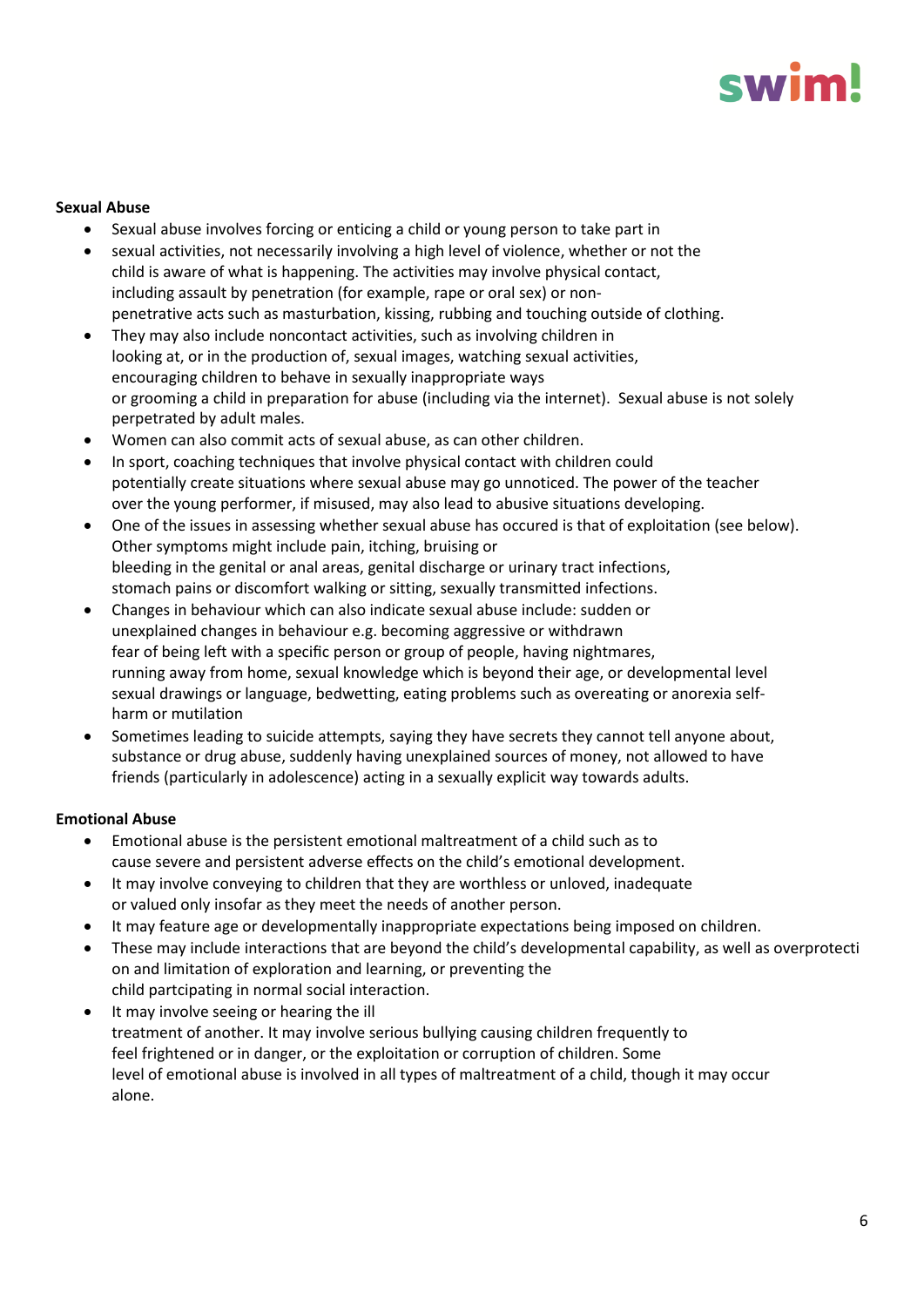

Examples include:

- Threats of harm or abandonment
- Humiliation, shaming or ridicule
- Harassment, bullying, intimidation
- Control or coercion
- Deprivation of choice or privacy
- Deliberate social isolation
- Changes in behaviour which can indicate emotional abuse include: neurotic behaviour e.g. sulking, hair twisting, rocking, being unable to play, fear of making mistakes, sudden speech disorders, self-harm, fear of parent being approached regarding their behaviour, developmental delay in terms of emotional progress.
- Emotional abuse in part may occur if children are subjected to constant criticism, name calling, sarcasm, bullying or unrealistic pressure to perform to high expectations consistently, for example in a sporting capacity.

#### **Bullying**

In some cases of abuse, it may not be an adult that is the abuser. It could be that the abuser is another child or young person, and this is typically seen in common cases of bullying.

Bullying may be seen as deliberately hurtful behaviour, usually repeated over a period of time, where it is difficult for those being bullied to defend themselves.

It could take the form of:

Physical assaults

- Name‐calling, sarcasm and racist taunts
- Threats and gestures
- Unwanted physical contact
- Graffiti
- Stealing or hiding personal items
- Being ostracised or ignored
- Cyberbullying

In the case of adults reported to be bullying anyone under 18yrs old, the most relevant organisation should always be informed (National Governing Body Safeguarding Officer, CSP Lead Safeguarding Officer, etc) and will advise on action to be taken where appropriate. This may include initiating an investigation and possible disciplinary action, and in more serious cases lead to the Police and/or Social Services being contacted.

The Police are able to deal with the escalation of bullying incidents under the 'Protection from Harassment Act 1997'. When two or more incidents amount to a course of conduct which causes someone alarm and distress, then the Police can either consider a formal warning or prosecution. On conviction for harassment, the court can impose a restraining order for future protection of victims.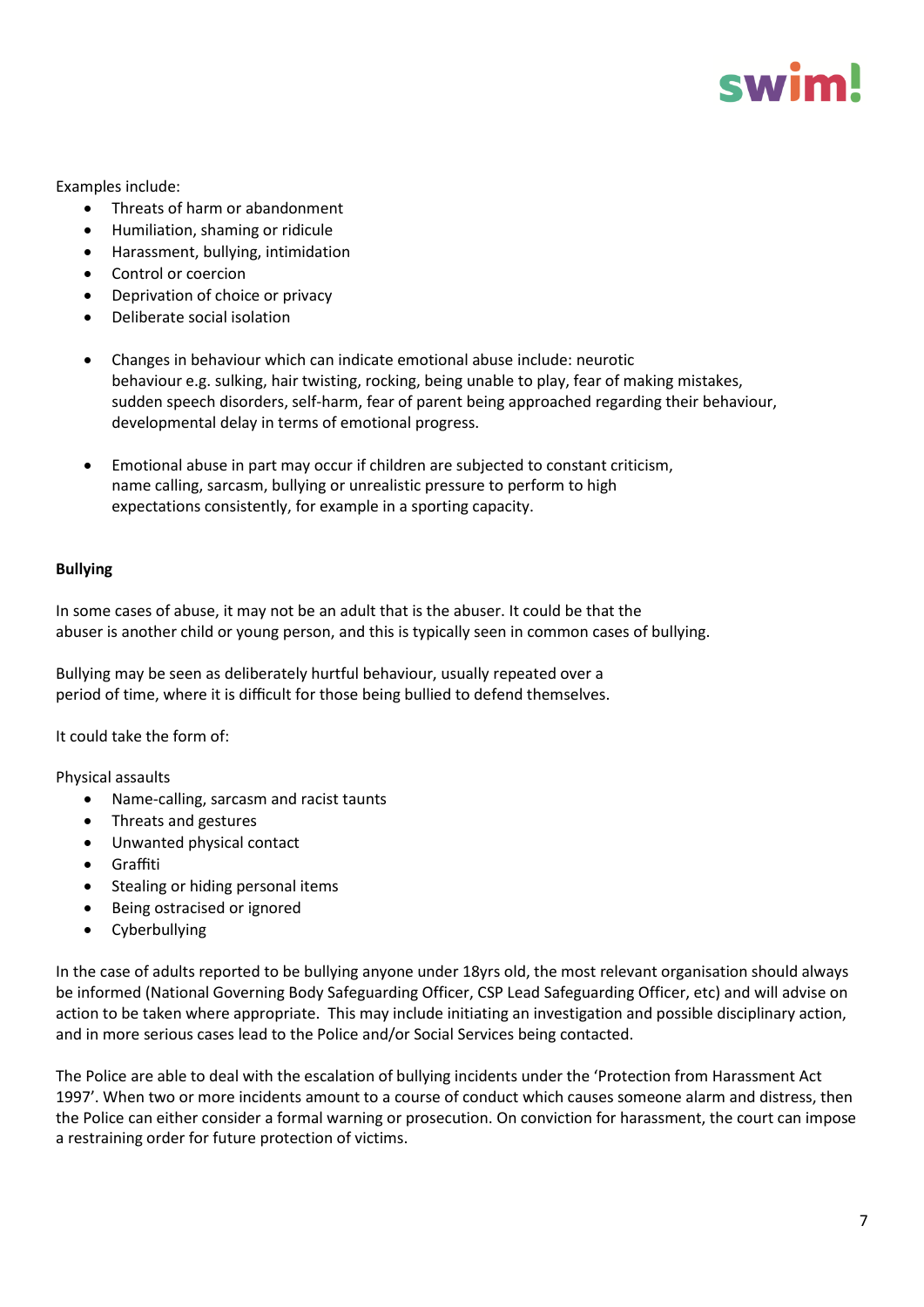

#### **2.2 Support Organisations**

| $\bullet$ Child Line                     | 0800 800 5000 |
|------------------------------------------|---------------|
| • NSPCC (CPSU) Helpline 24 hour helpline | 0800 8005 000 |
| • Police                                 | 999           |
| • Swim Line                              | 0808 100 4001 |
|                                          |               |

Signs that a child may be being bullied can be: coming home with cuts and bruises, torn clothes, asking for stolen possessions to be replaced, losing dinner money, falling out with previously good friends, being moody and bad tempered, wanting to avoid leaving their home, aggression with younger brothers and sisters, doing less well at school, sleep problems, anxiety, becoming quiet and withdrawn.

These definitions and indicators are not meant to be definitive, but only serve as a guide. It is important too, to remember that many children may exhibit some of these indicators at some time, and that the presence of one or more should not be taken as proof that abuse if occurring. There may well be other reasons for changes in behaviour such as a death or the birth of a new baby in the family or relationship problems between parents/carers. In assessing whether indicators are related to abuse or not, the authorities will always want to understand them in relation to the child's development and context.

#### **3 Responding to Signs or Suspicions of Abuse**

Commitment to working with parents and carers is important when having concerns about a young person's wellbeing. Therefore, in most situations, it would be important to talk to parents or carers to help clarify any initial concerns. For example, if a person seems withdrawn, there may be a reasonable explanation. He/she may have experienced an upset in the family such as parental separation or divorce or bereavement.

There are circumstances in which a young person might be placed at even greater risk if such concerns were shared (e.g. where a parent or carer may be responsible for the abuse or not able to respond to the situation appropriately). In these situations, or where concerns still exist, any suspicion, allegation or incident of abuse must be reported to the LO as soon as possible and recorded. Parents should not be contacted if the concern is about sexual abuse. This will be done by social care and/or the police at the appropriate time.

Useful Websites

- [http://www.swimming.org](http://www.swimming.org/)
- [www.nspcc.org.uk](http://www.nspcc.org.uk/)
- [www.thecpsu.org.uk](http://www.thecpsu.org.uk/)

If there is an emergency **ALWAYS** dial 999.

#### **3.1 Recording and Reporting Allegations**

If a child or young person says or indicates that he or she is being abused, or information is obtained which gives concern that a child or a young person is being abused, you should respond immediately and take the allegation seriously.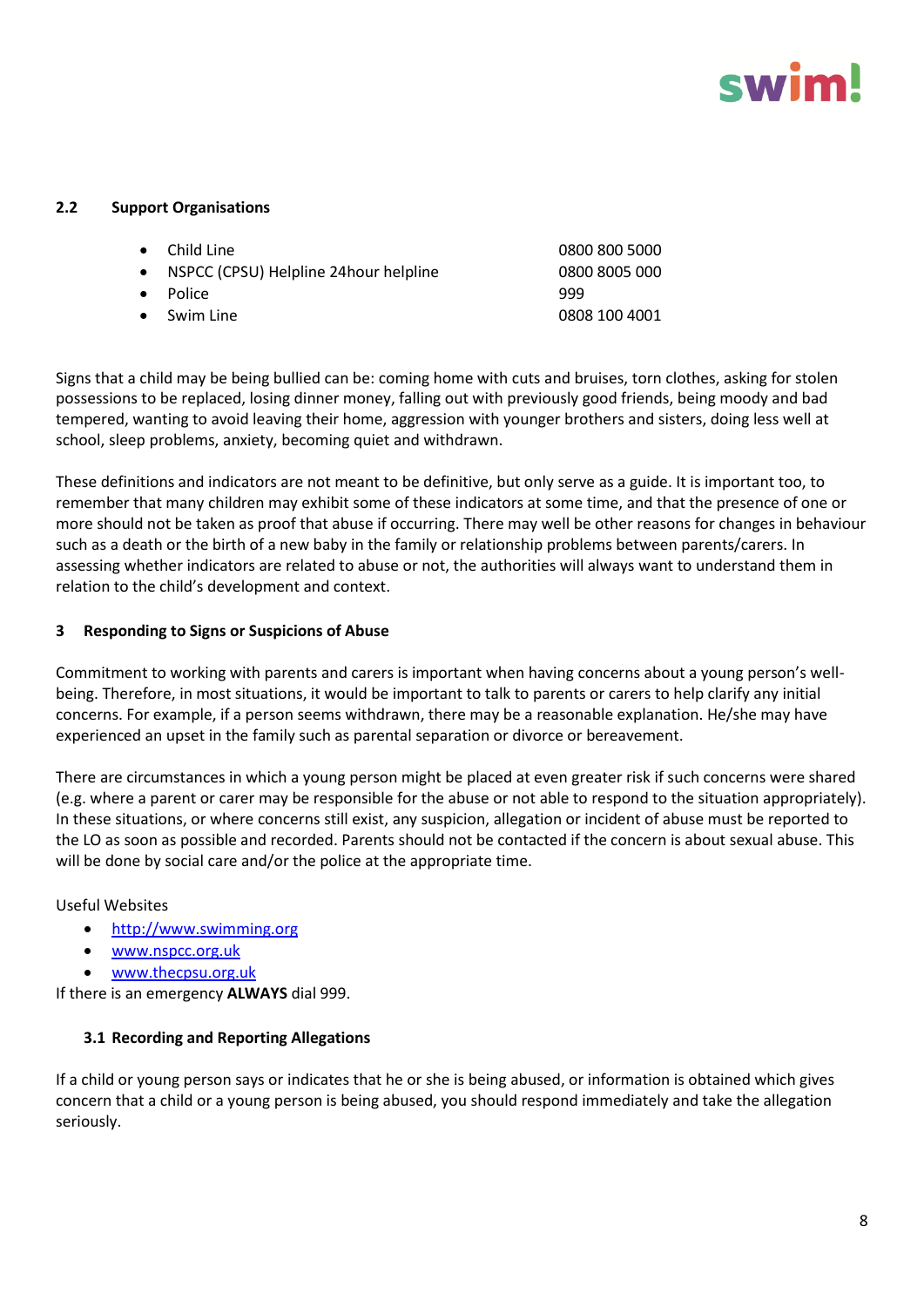

The LO may be informed of situations where there is uncertainty about whether or not the allegation constitutes abuse or not and therefore are unclear about what action to take. There may be circumstances where allegations are about poor practice rather than abuse but those responsible should always consult the LO or gain advice from social care, the police or the NSPCC if there is any doubt. Sometimes it may be one of a series of incidents which when added together cause concern.

#### **The following steps must be taken:**

Make a full record of what has been said, heard and/or seen as soon as possible, information should include the following:

- Name of child/young person at risk.
- Age of child/young person at risk and date of birth.
- Home address and telephone number.
- Is the person making the report expressing their own concerns or those of someone else? In the latter case, also include the other person's details.
- What is the nature of the allegation? Include dates, times and special factors and other relevant information.
- Make a clear distinction between what is fact, opinion or hearsay.
- A description of any visible bruising or other injuries.
- Witnesses to the incidents.
- The child/young person at risk account, if it can be given, of what has happened and how any bruising or injuries have occurred.
- Have the parents/carers been contacted?
- If so, what has been said?
- Has anyone else been consulted? If so record details.
- If it is not the child/young person at risk making the report has the child/young person concerned been spoken to? If so what was said?
- Has anyone been alleged to be the abuser? Record details.

#### **Speaking to the Child**

In speaking to children regarding suspected or alleged abuse, ensure you do the following:

| Do: |                                                                           | Do not:                                                                                           |
|-----|---------------------------------------------------------------------------|---------------------------------------------------------------------------------------------------|
| ٠   | allow the child time to speak                                             | show any feelings of anger, disgust, and<br>٠<br>disbelief to the child as they may stop talking  |
|     | react calmly so as not to frighten the child                              | for fear of upsetting the person further or feel<br>that the negative feelings are being directed |
|     | reassure the child and ensure that                                        | towards them                                                                                      |
|     | the allegations will be taken seriously                                   |                                                                                                   |
|     |                                                                           | interrupt or make suggestions to the child                                                        |
|     | take what the child says seriously,                                       |                                                                                                   |
|     | recognising the difficulties inherent in interpretin<br>what is said by a | ask probing or leading questions                                                                  |
|     |                                                                           |                                                                                                   |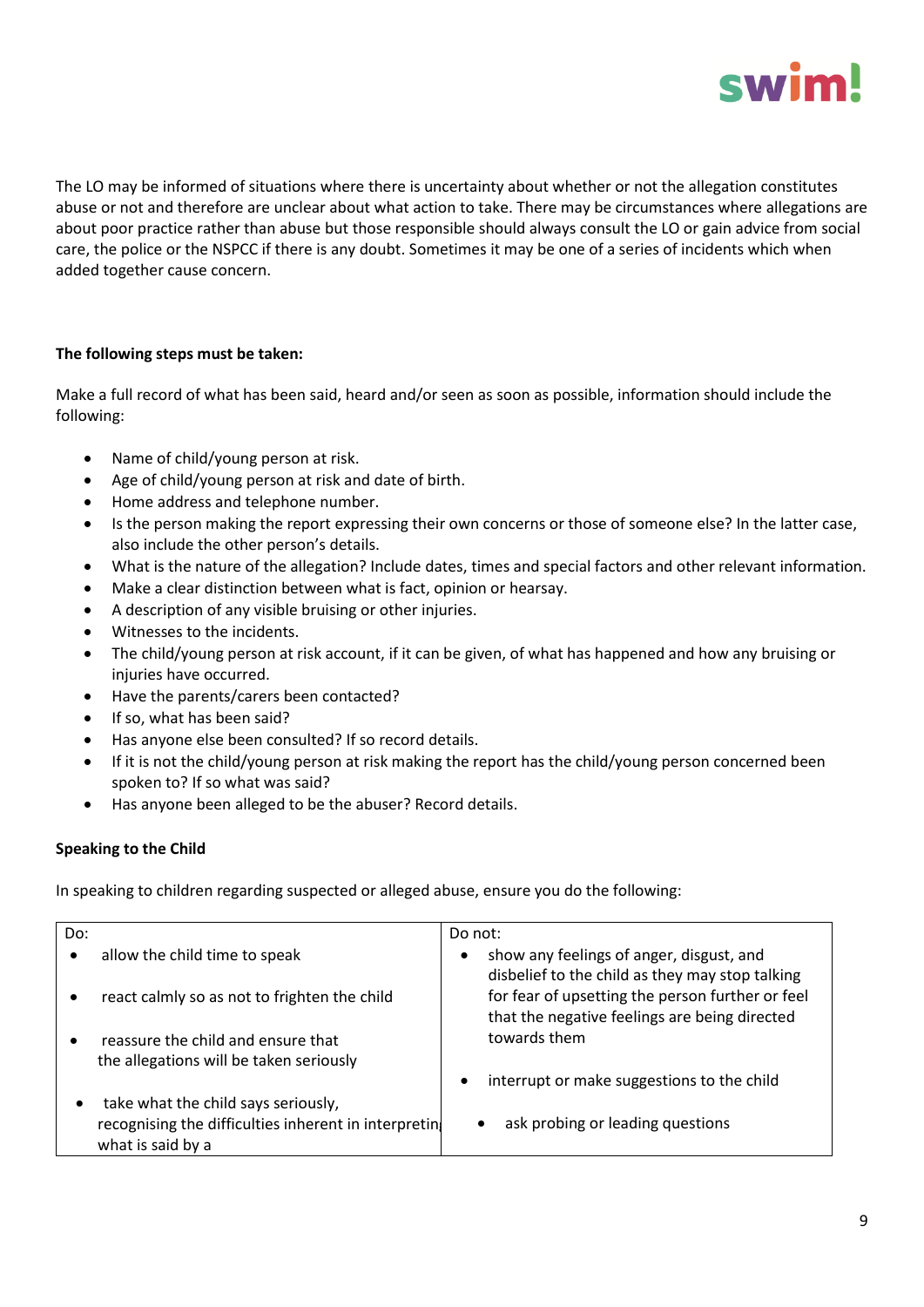

| child who has a speech impairment and/or<br>differences in language                                                                                   | speculate or make assumptions<br>$\bullet$                      |
|-------------------------------------------------------------------------------------------------------------------------------------------------------|-----------------------------------------------------------------|
| keep questions to the absolute minimum to<br>ensure a clear and accurate understanding                                                                | make negative comments about the alleged<br>$\bullet$<br>abuser |
| of what has been said                                                                                                                                 | approach the alleged abuser<br>$\bullet$                        |
| reassure the child but do not make promises of<br>$\bullet$<br>confidentiality which might not be<br>feasible in the light of subsequent developments | make promises to keep secrets<br>$\bullet$                      |
| Please see appendix 1 for Safeguarding Incident/Concern Form                                                                                          |                                                                 |
|                                                                                                                                                       |                                                                 |

#### **Inform the Designated Lead Officer**

Once the designated Safeguarding Lead Officer has been informed, it is their responsibility to refer to the social care department by telephone and confirm it in writing within one day. The designated Safeguarding Lead Officer is to report allegations and/or suspicions of abuse to social care; and if there are issues of poor practice this must be reported to the appropriate organisation or governing body.

Reporting the matter to the police or social care department should not be delayed by attempts to obtain more information. Wherever possible, referrals telephoned to the social care department should be confirmed in writing within 24 hours by the LO. A record should also be made of the name and designation of the social care member of staff or the police officer to whom the concerns were passed, together with the time and date of the call, in case any follow-up is needed. A copy of this information may be sent to the NGB and Local Authority Designated Officer (LADO) as appropriate.

#### **Contact Numbers – Concern about a Child If there is an emergency ALWAYS dial 999**

Lead Safeguarding Officer: Holly Lain[g holly@thesportinghouse.co.uk](mailto:holly@thesportinghouse.co.uk) Deputy Safeguarding Officer: Kelly Gaffney [kelly.gaffney@thesportinghouse.co.uk](mailto:kelly.gaffney@thesportinghouse.co.uk)

#### **3.2 Action by Social Care and the Police**

If the concern is referred to social care it is likely a Senior Social Worker will be allocated to the case and an initial stage of investigation will be planned within one working day. The individual who originally identified potential abuse will be communicated with on a regular basis by the LO.

Social care will discuss the case and make a decision regarding the notification of parents/carers of children who have alleged or are suspected of being abused. In general, the parents of the child should be made aware of the circumstances although there are situations where this requires careful consideration before any action is taken, in particular, where a parent or carer is the suspected abuser or where a competent child is adamant that they do not want their parent/carer to be told.

The social worker will consult with the Police regarding their involvement.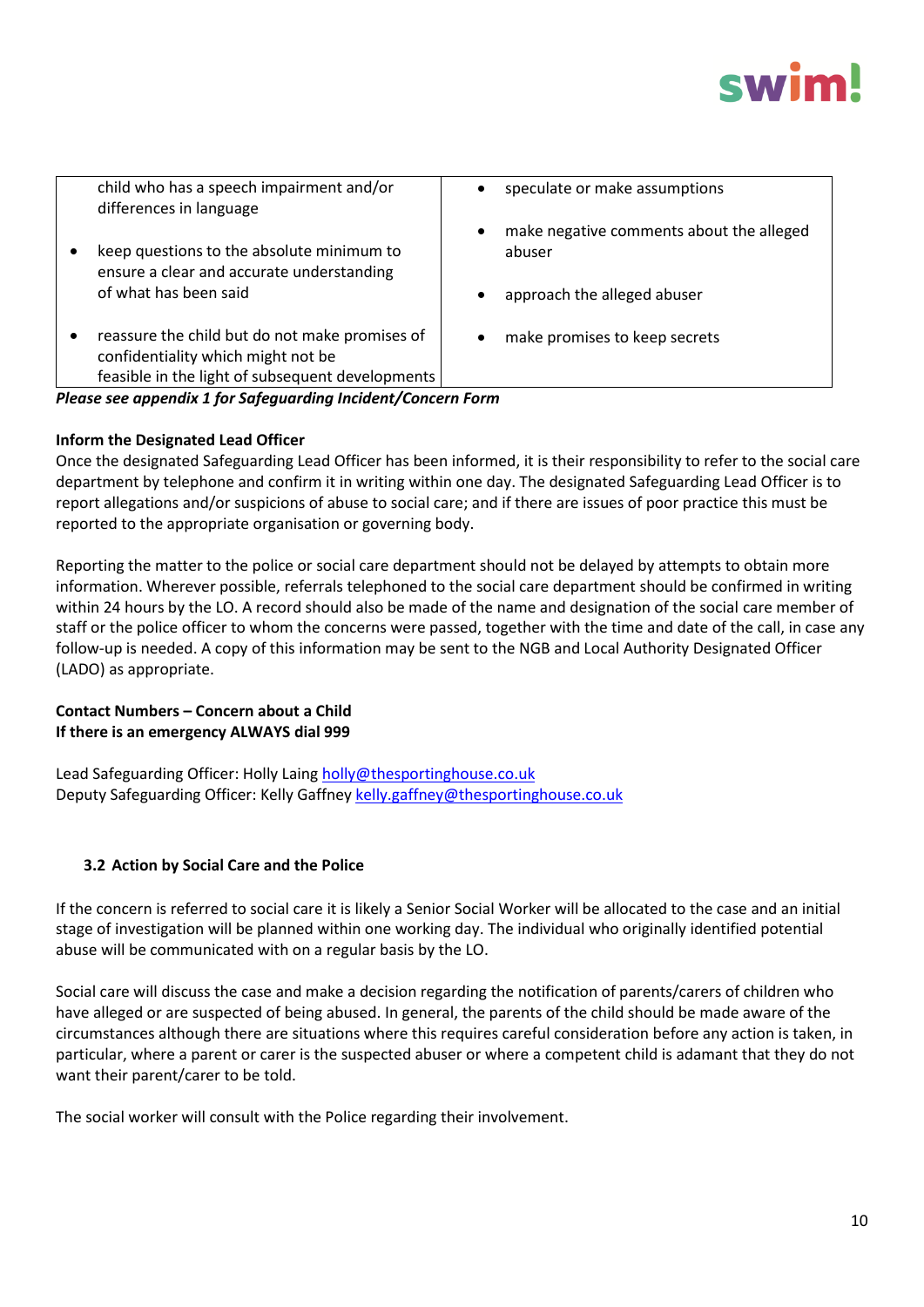

The social worker will gather and assess any information from key agencies about the child and family. This may involve a strategy meeting including the designated Safeguarding Officer, Health Visitor, Police and the individual who originally identified potential abuse.

All referrals should be followed up in 48 hours and the next steps outlined. If you fail to hear anything within the 48 hours contact social care again. All referrals to social care can be made by telephone however they should be followed up in writing.

#### **4. Confidentiality**

Confidentiality is a key issue in safeguarding work. Whilst information should not be shared freely, it must be shared with appropriate agencies to ensure that a child is not left unprotected. Decisions on who needs to be informed should be taken by the Lead Officer after discussion with social care.

- Remember that the Data Protection Act is not a barrier to sharing information
- Be open and honest
- Seek advice
- Share with consent where appropriate
- Consider safety and well-being Necessary, proportionate, relevant, accurate, timely and secure
- Keep a record

#### **4.1 Sharing Information**

- Sharing of information between practitioners and organisations is essential for effective identification, assessment, risk management and service provision. Fears about sharing information cannot be allowed to stand in the way of the need to safeguard and promote the welfare of children, young people and adults at risk of abuse or neglect.
- Personal information held by **swim!** is subject to a legal duty of confidentiality and will not normally be disclosed without the consent of the individual. However, the right to confidentiality and respect for private and family life (Article 8, Human Rights Act, 1998) is not absolute.
- **swim!** recognises that information sharing between key organisations is essential to safeguard children at risk of abuse, neglect and exploitation. A key factor in many serious case reviews has been a failure to record information, to share it, to understand the significance of the information shared, and to take appropriate action in relation to known or suspected abuse or neglect.
- **swim!** will ensure that confidential information is only shared where it is lawful and ethical to do so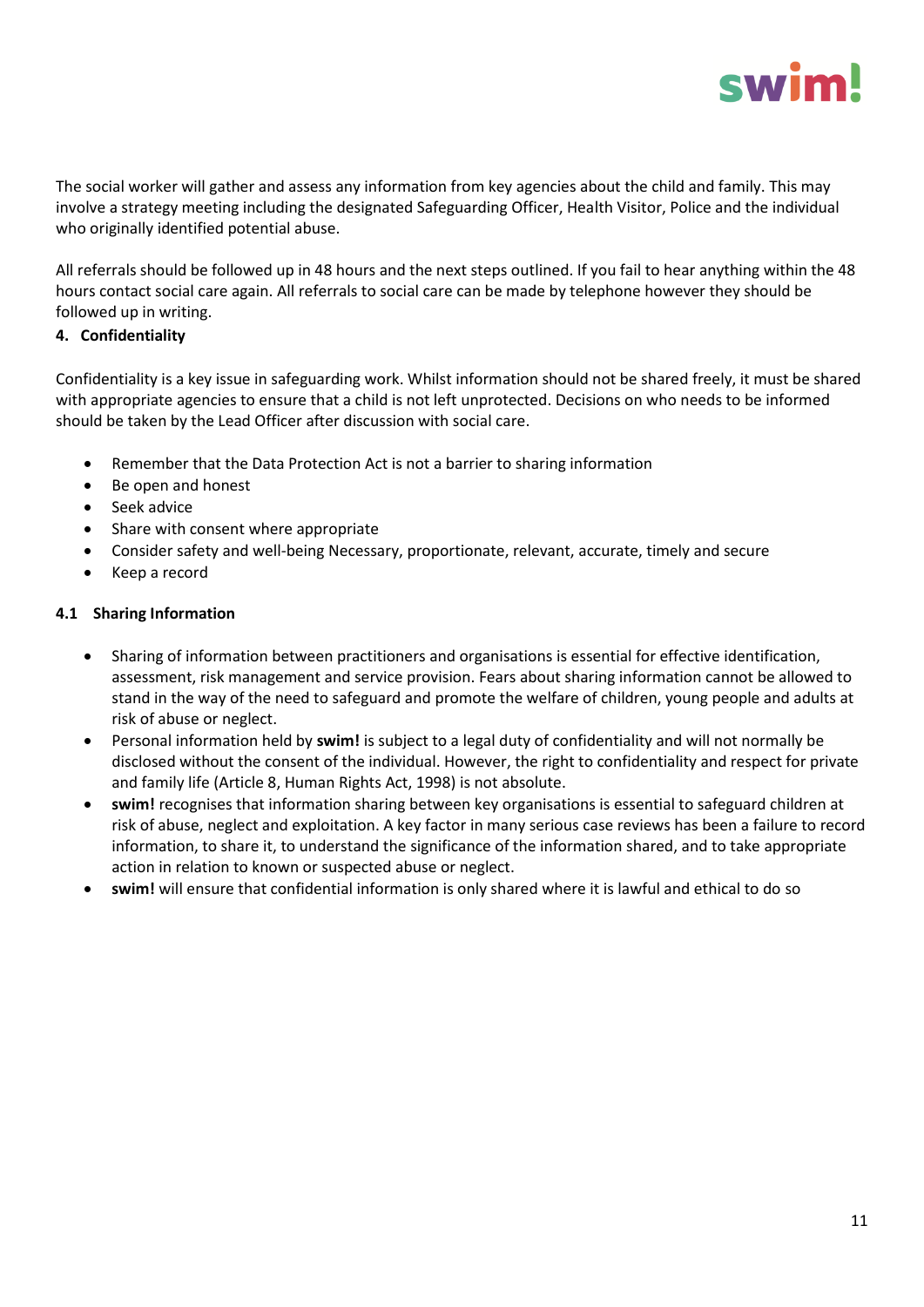## swim

#### **5. Reporting Flow Chart**

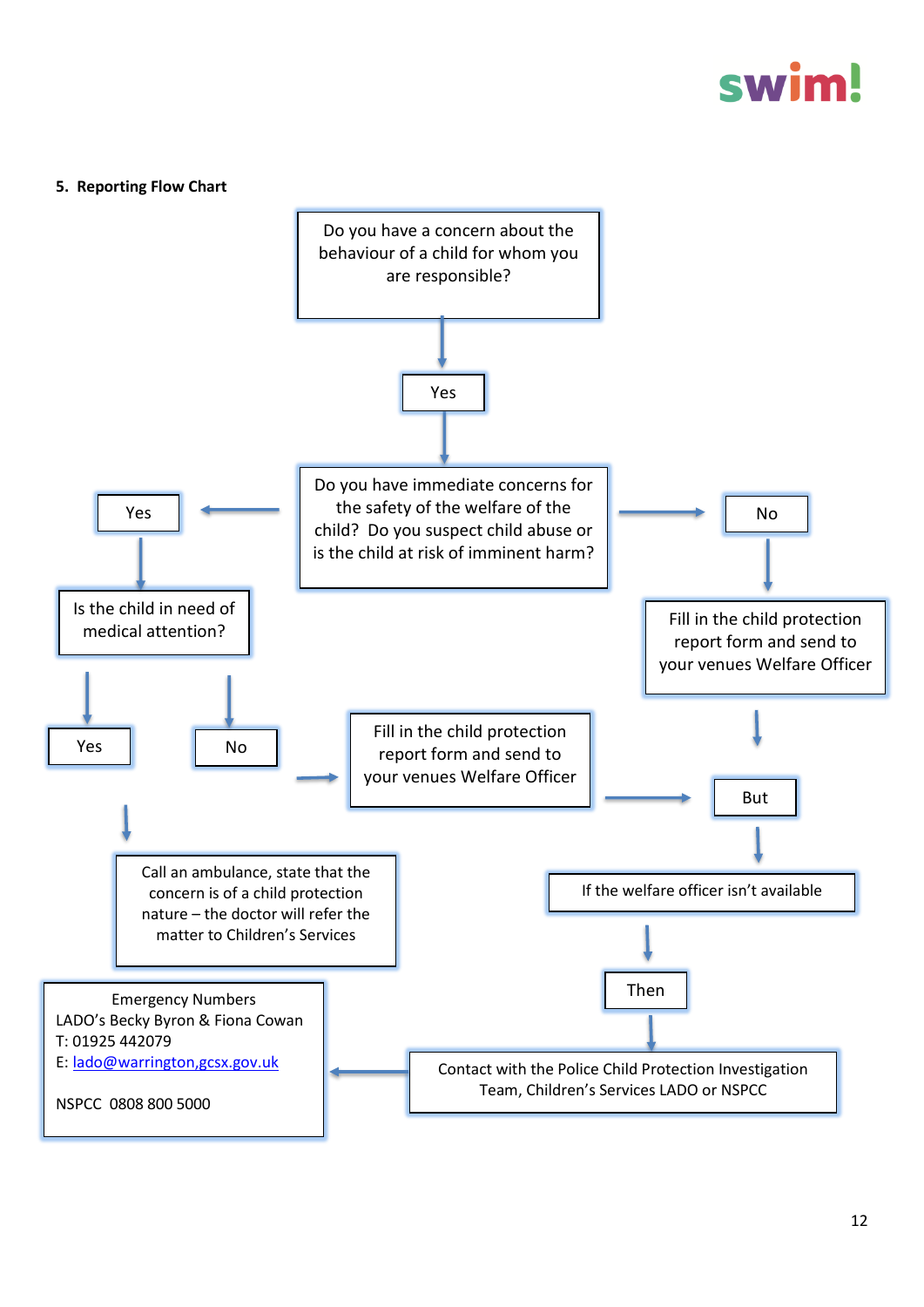### swin

#### **6. Training**

- **swim!** identifies that training and raising awareness of safeguarding issues, policies and procedures is fundamental to the development and maintenance of a safe environment and safer organisation.
- **swim!** will also ensure that all staff are trained to the appropriate standards in safeguarding to maintain and promote safer staff, safer culture and a safer organisation.
- All members of staff will receive training in safeguarding to a level which is commensurate to the level of responsibility of the role that is being performed. This will usually be the UKCC Certified course "Safeguarding and protecting Children".
- Lead and Deputy Officers will attend the Time to Listen training delivered by NSPCC for CSP Lead safeguarding staff and will attend regular updates as recommended by NSPCC
- Safeguarding training will not be regarded as a 'once only' activity, but as on-going development of skills and knowledge of safeguarding. Safeguarding refresher training events will be provided at least every three years and in response to staff turnover within the planned team skills development programme, led by the HR Manager.

#### **7. Photography Consent Policy Statement**

Use of mobile phones and any electronic or photography equipment are not permitted to be used in the changing rooms or in the viewing area of children swimming. If anyone is seen to take images or videos staff will ask for them to be deleted.

#### **8. Code of conduct**

We expect a lot from our employees. Our good name and our success have been achieved by ensuring that all those working with us uphold our standards and high level of customer service.

The Company expects employees to behave appropriately, courteously, professionally and responsibly within the following guidelines:

- Ensure that the interests of children, parents and clients remain paramount at all times
- Go beyond the call of duty for our children, parents and clients
- Observe all legal and ethical requirements applicable to the business
- Keep confidential all information gained during the course of employment about the Company's business or that of customers and other stakeholder

#### **Code of Ethics for swim!**

The **swim!** Code of Ethics establishes and maintains the standards we expect for our team. Staff are accountable for their actions and must keep appropriate records.

The Code of Ethics is written to establish and maintain standards within **swim!** such as Integrity, Responsibility, Competence and Confidentiality. This Code of Ethics is applicable to all people working for **swim!**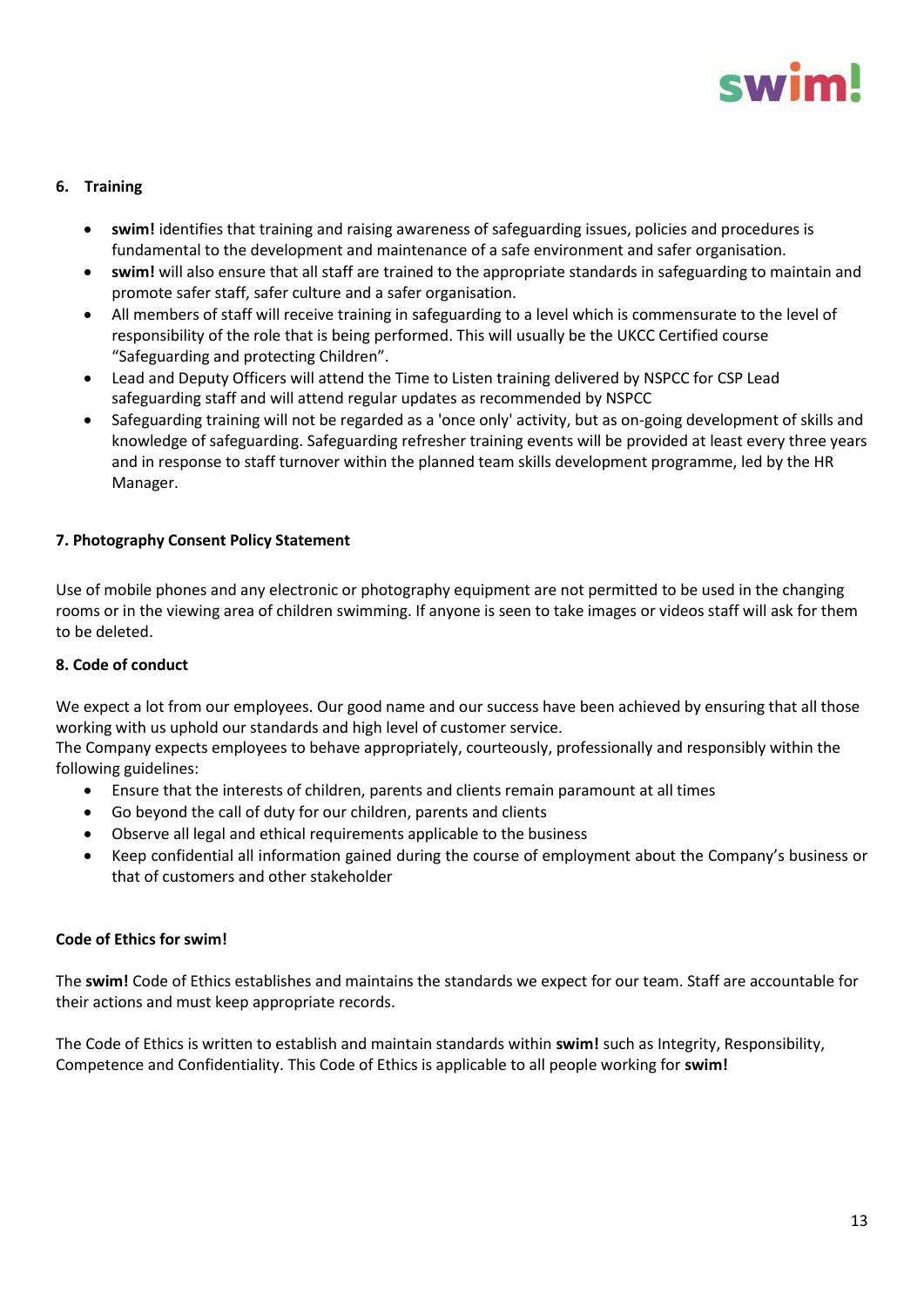

All staff will;

- respect everyone who works within the **swim!** team
- treat all swimmers equally within the context of the activity regardless of gender, ethnic origin, sexuality, religion, disability or political persuasion
- be primarily concerned with the health and wellbeing of the swimmers and only secondary with the optimisation of their performance
- encourage & develop independence in the individuals to take responsibility of their own actions
- set and maintain clear boundaries between the swimmer / staff relationship. Never leave yourself in a situation where you are alone with a child and/ or in a situation that could be misinterpreted, not only by the swimmer, but by outsiders motivated by jealousy, dislike or mistrust and could lead to allegations of sexual misconduct or impropriety

#### **Commitment**

Each member of staff will commit to their roles and responsibilities and endeavour to support children and their families throughout their **swim!** journey.

#### **Confidentiality**

The **swim!** team inevitably gather a great deal of personal information about swimmers and their families in the course of a working relationship. During the term of your engagement or at any time thereafter, you must not:

- Divulge or communicate to any unauthorised person any information regarding the Company's business or that of any client, customer.
- Use for your own purposes or for any purposes other than those of the Company any information regarding the Company's business or that of any client, customer
- Cause any unauthorised disclosure, through any failure to exercise due care and attention of any information regarding the Company's business or that of any customer.
- You shall not without the prior consent of the Company, either directly or indirectly, make any public statements, posts on social media, detrimental or otherwise, or be involved in or assist in the publication of any article relating to the business affairs of the Company, any officers, Instructors, employees, or third parties in any way associated with the Company, or any information relating to the Company or associated companies whatsoever.

#### **Personal Standards**

The **swim!** team must consistently display high personal standards and project a favourable image of their sport and of **swim!** to swimmers, guardians, team members and the general public.

Personal appearance is crucial. Staff must wear appropriate **swim!** uniform at all times. All staff also have an obligation to project an image of health, cleanliness and functional efficiency. Staff should not drink alcohol prior to teaching.

#### **Safety**

Teachers have a responsibility to ensure the safety of the swimmers with whom they work as far as possible within the limits of their control.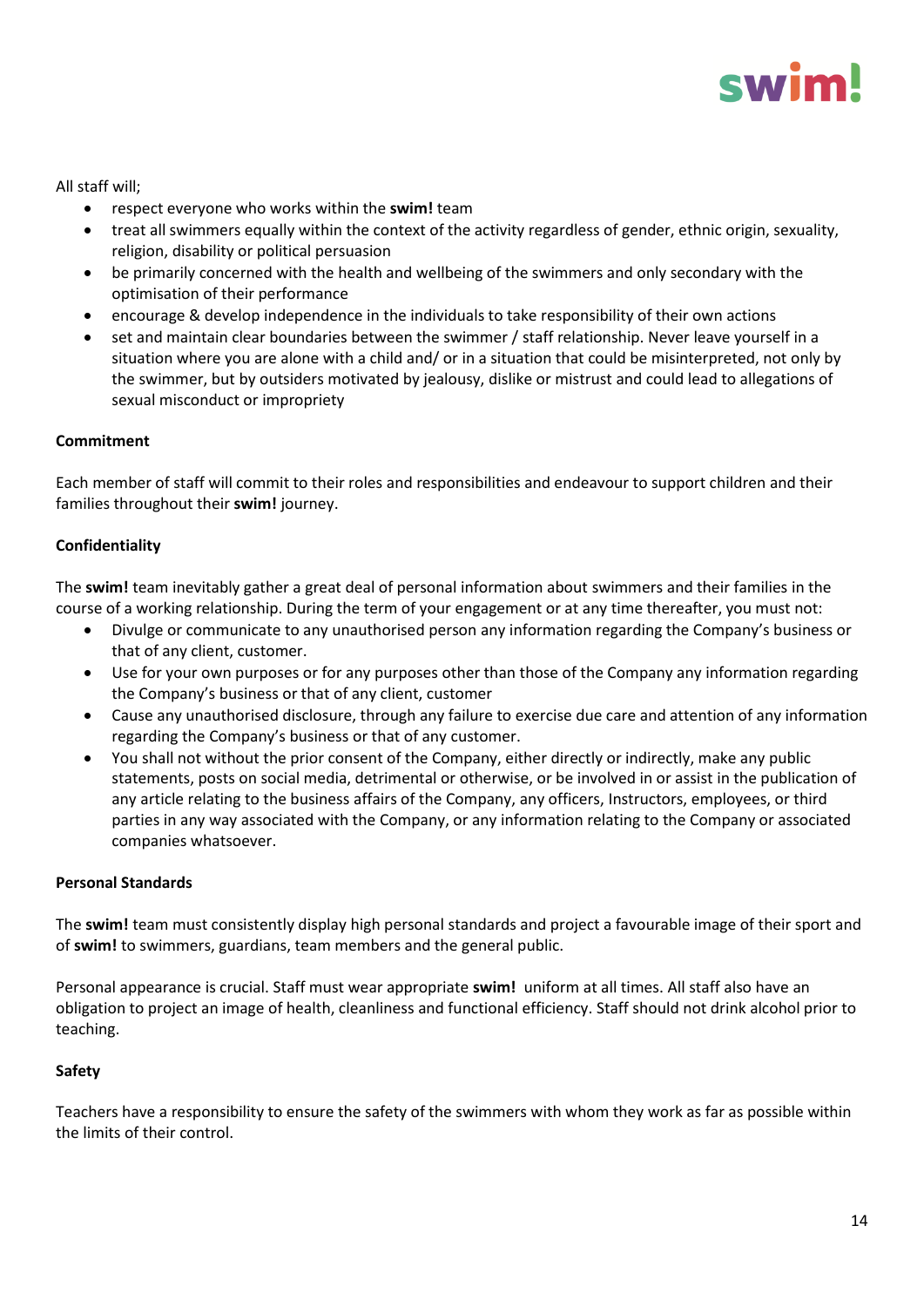

- All reasonable steps should be taken to establish a safe working environment.
- The activity being undertaken should be suitable for the age, experience and ability of the swimmers.
- Swimmers should have been systematically prepared for the activity being undertaken and made aware of their personal responsibilities in terms of safety.

#### **Issues of competence**

- Teachers should regularly seek ways of increasing their professional development and self-awareness.
- Teachers should welcome evaluation of their work by a colleague and be able to account to performers, employers, Governing Bodies for their actions.

#### **Best Practice**

- **swim!'s** procedures stem from the principle that the individual's welfare is the first consideration and that all people regardless of age gender, ethnicity, sexual identity, or any disability they might have, have the right to be protected. **swim!** will support anyone who in good faith reports and concerns that a child or vulnerable adult is either at risk or being abused. Abuse can be physical, sexual, emotional or by neglect, and can be from an action or inaction.
- Staff are taught good practice for working with children, following guidelines that include minimising physical contact, although physical support or manual communication is occasionally necessary in swimming teaching. Where it is necessary to support a child with a physical disability the parent or carer's views are sought.

#### **Unacceptable practice by staff**

- Allow or engage in any form of inappropriate touching.
- Make sexually suggestive remarks to a child or young people.
- Reduce a child to tears as a form of control.
- Allow children to use inappropriate language unchallenged.
- Allow allegations made by a child to go unchallenged, unrecorded or not acted upon.
- Leave the pool venue before all swimmers have been collected or are continuing to be supervised by appropriate club officers.
- Abuse your position of power or trust with children or adults.
- Resort to bullying tactics or verbal abuse.
- Cause a swimmer to lose self-esteem by embarrassing, humiliating or undermining the individual.
- Spend excessive amounts of time with one swimmer to the detriment of the group.
- Do things of a personal nature for young people that they can do for themselves.

#### **Teacher Expectations**

Based on great practice in swimming teaching, the following are the expectations and standards that **swim!** has set out for the teachers to follow:

- Set out all the equipment needed, check all registers and lesson plans are in place, and most importantly, be there to welcome the children as they arrive for their lesson.
- Take responsibility for completing your own register via the online **swim!** hub CRM system access by a tablet. Print all necessary registers prior to their lessons starting.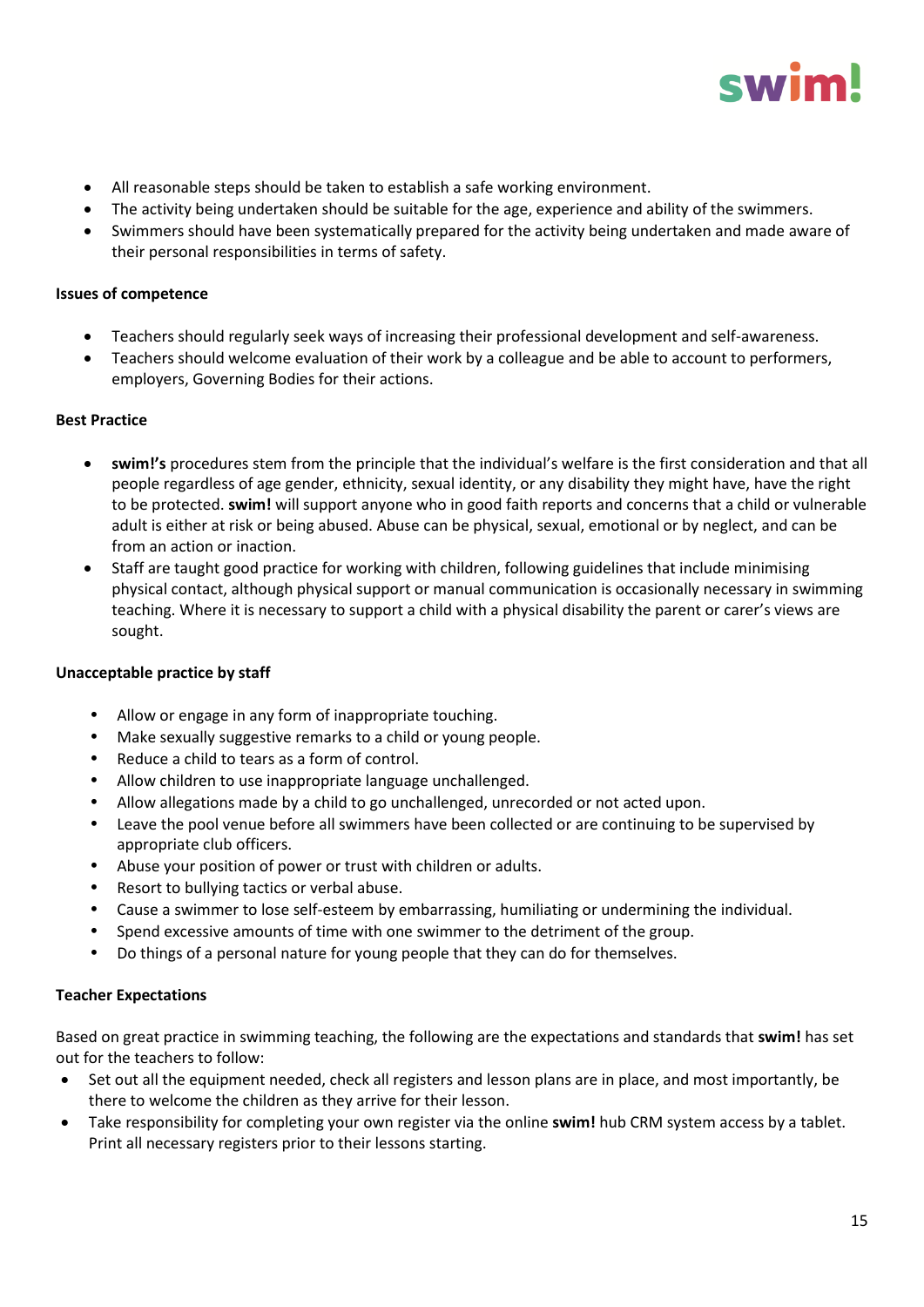

- Keep sessions to time and have a lesson plan in place to include actions and games linked to that weeks theme.
- Provide a great customer experience for children and parents
- Actively show the children and parents that you are enthusiastic at every lesson and deliver all teaching activities and teaching points with confidence and accuracy.
- Resolve any parent enquires as soon as possible, noting the conversations on the **swim!** hub.
- Ensure all progress records are kept up to date within 24 hours
- Work as one team to support and learn from each other, and to deliver great lessons every week.
- Wear **swim!** uniform and remember you are a really important role model for children, and for the **swim!** programme.

#### **9. Missing Child Prevention**

It's very unlikely a child will go missing from swimming lessons as teachers are in close proximity to them throughout their entire lesson, preventative measures should always be in place to ensure the missing child procedure is never necessary however we have it in place as an emergency.

- Always be aware of each and every child in your lesson.
- Ensure registers are taken and up to date
- Never allow a child to go to the toilet alone
- Once a child has been put into your care do not allow a child to leave unless it is directly into the care of their guardian or someone a guardian has nominated to collect them.
- Ensure parents are aware children must be handed directly to you and that you are unable to release them from your care unless it is directly to them

#### **9.1 Missing Child Procedure**

In the unlikely event a child does go missing from your care, the following actions should be taken:

- Ensure the other children in the group are taken care of appropriately whilst a search for the child is conducted
- Locate and inform the child's parents or nominate an appropriate person to do this
- Alert the **swim!** Manager or DM on duty
- Organise all responsible available adults by areas to be searched
- Search the area in which the child has gone missing, include changing rooms, toilets, showers, public and private areas and the venues grounds
- Request that all those searching report back to a nominated adult at a specific point
- Make a note of the circumstances in which the child has gone missing, where he/she was last seen
- Prepare a detailed description of the child and their clothing/swimwear including, age, sex, height, hair colour, eye colour
- If the search is unsuccessful, report the concern to the police. This must happen no later than 30 minutes after the child's disappearance is noted even if the search is not complete
- Follow police guidance if further action is recommended and maintain close contact with the police
- Ensure you inform everybody involved if the child is located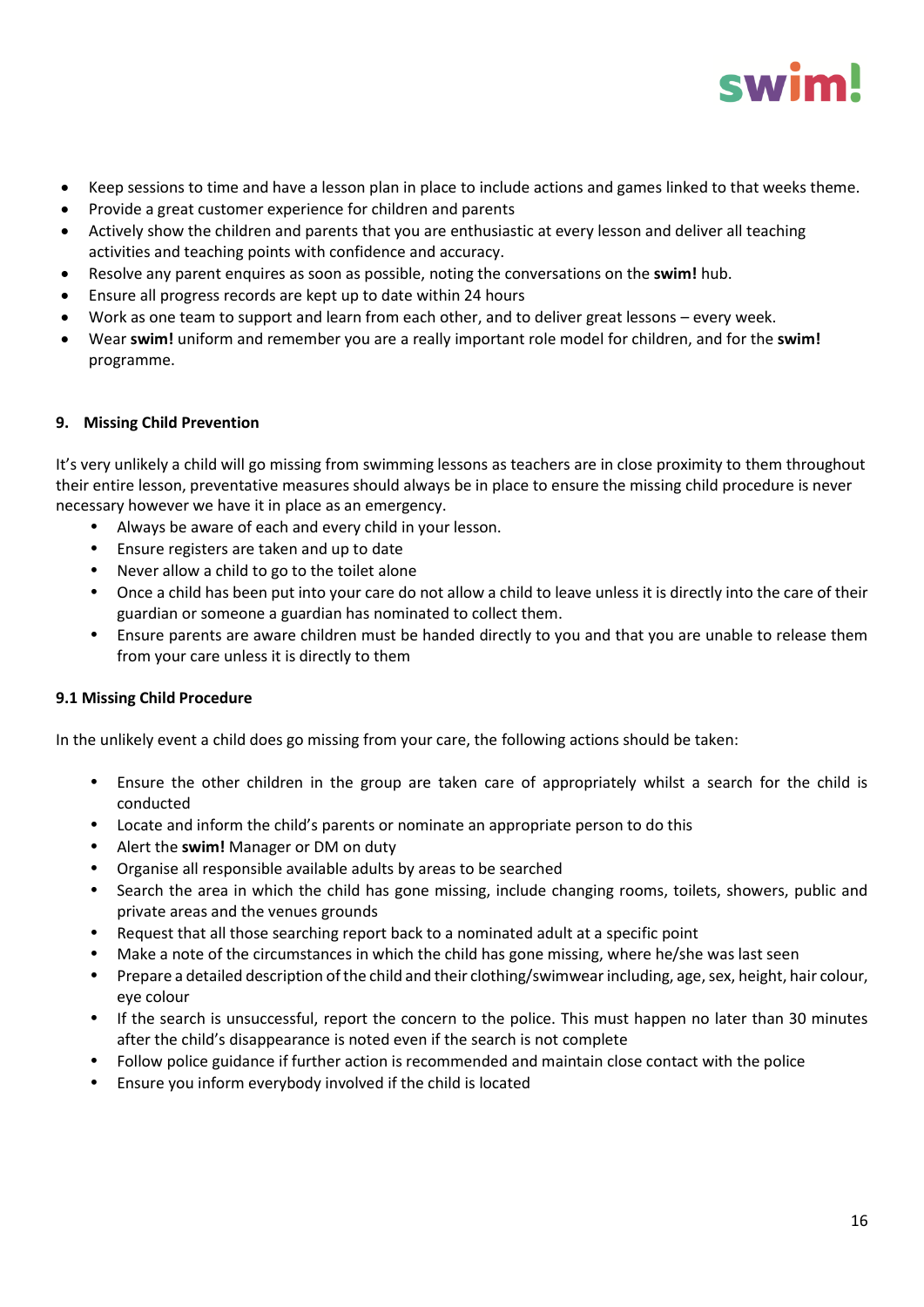

#### **APPENDIX I - Safeguarding Incident/Concern Report Form**

#### *Date reported:*

#### *Your Details*

|                                                    | Person reporting the incident | Person recording the incident |
|----------------------------------------------------|-------------------------------|-------------------------------|
| Name                                               |                               |                               |
| Job Role                                           |                               |                               |
| Knowledge of and relationship<br>to alleged victim |                               |                               |
| <b>Contact Address</b>                             |                               |                               |
|                                                    |                               |                               |
| Telephone Number (s)                               |                               |                               |
| E-mail                                             |                               |                               |

### *Contact Details of the alleged victim*

| <b>Full Name</b>       |  |
|------------------------|--|
| Date of Birth          |  |
| <b>Contact Address</b> |  |
| Telephone Number (s)   |  |

#### *Incident Details*

| Location of incident      |  |
|---------------------------|--|
| (if relevant)             |  |
|                           |  |
|                           |  |
|                           |  |
|                           |  |
|                           |  |
| Date and time of incident |  |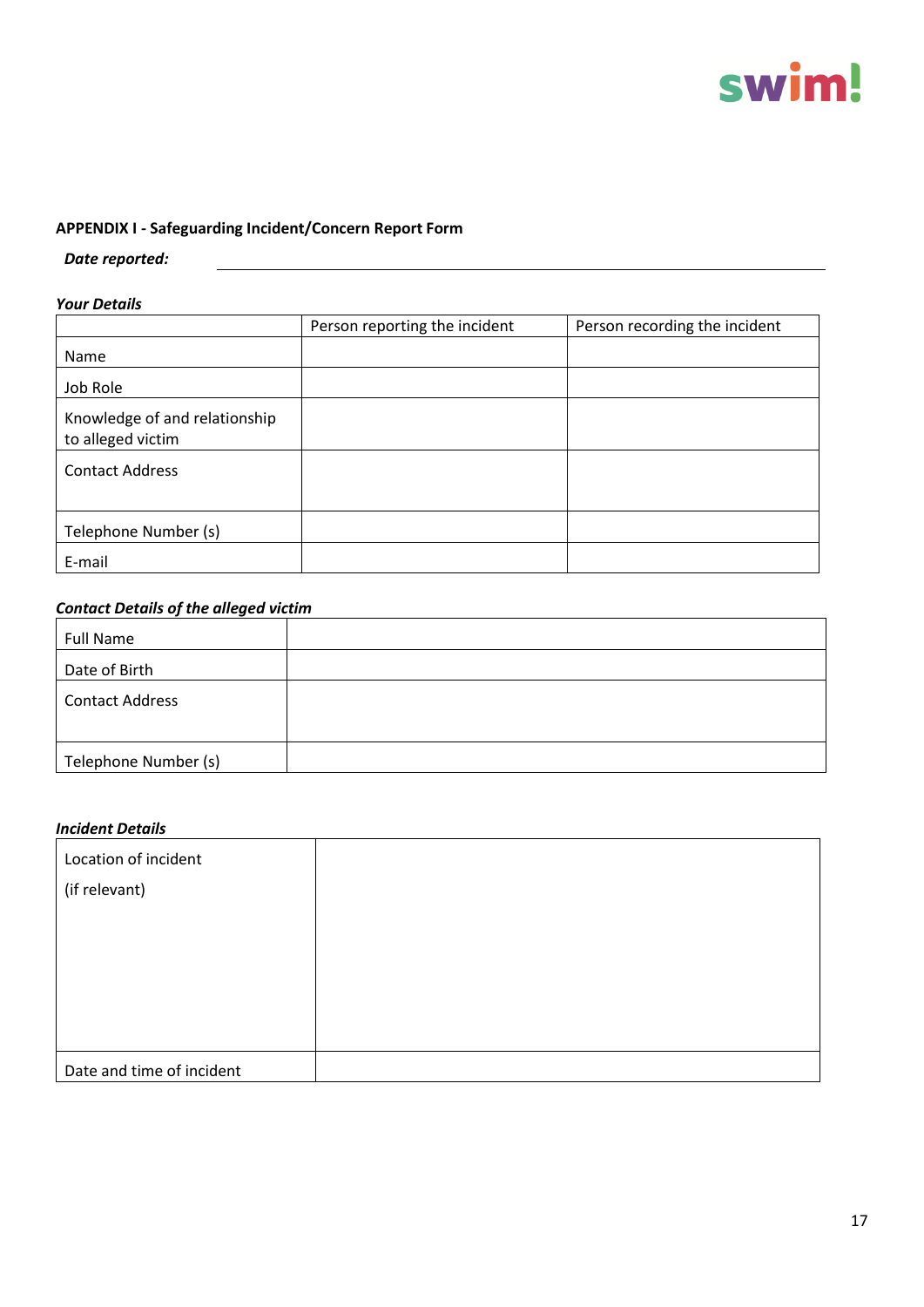

**Detailed Information of incident or concern (in alleged victims/adults own words if possible)**

**Details of any Observations made by you or to you** (e.g. description of visible bruising, other injuries, emotional state). If injuries are present please record size, location and colour, please note – make a clear distinction between what is fact and hearsay.

#### **Action taken so far**

#### **Alleged / Suspected Abuser's Details (if known)**

| Name                              |  |
|-----------------------------------|--|
| Relationship to alleged<br>victim |  |
| Address                           |  |
|                                   |  |
| Telephone Number (s)              |  |
| Email address                     |  |

#### *External Agencies Contacted*

| Agency                 | <b>Contact Name</b> | <b>Contact Number</b> | Date | Time |
|------------------------|---------------------|-----------------------|------|------|
| Police                 |                     |                       |      |      |
| <b>Social Services</b> |                     |                       |      |      |